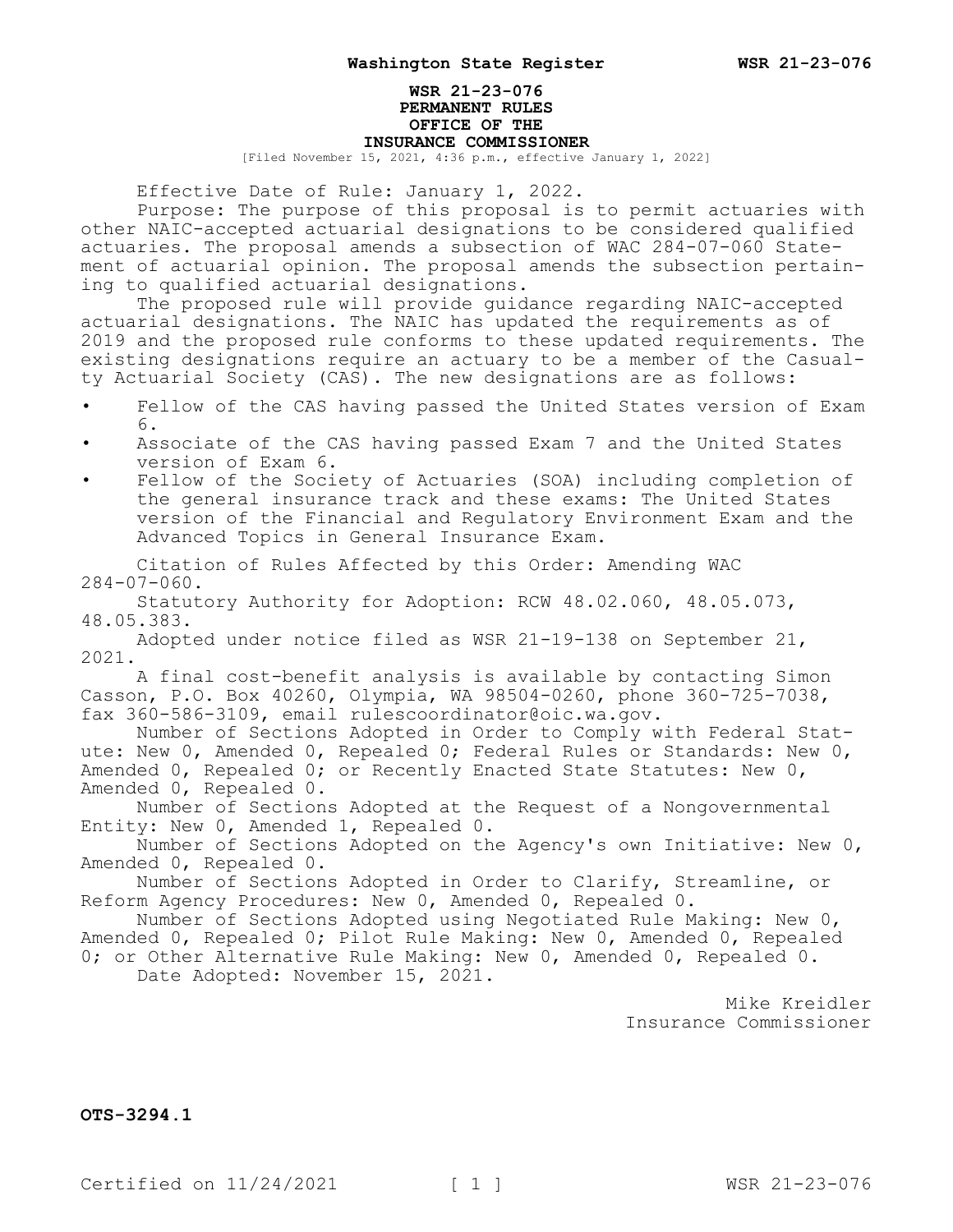AMENDATORY SECTION (Amending WSR 14-15-149, filed 7/23/14, effective 8/23/14)

**WAC 284-07-060 Statement of actuarial opinion.** (1) For purposes of this section "insurer" has the same meaning as set forth in RCW 48.01.050. It also includes health care service contractors registered under chapter 48.44 RCW, health maintenance organizations registered under chapter 48.46 RCW, fraternal benefit societies registered under chapter 48.36A RCW, and self-funded multiple employer welfare arrangements authorized under chapter 48.125 RCW.

(2)(a) Each insurer must include with its annual statement, a statement from a qualified actuary, as defined in WAC 284-05-060, or as defined in subsection (4) of this section for domestic property and casualty insurers, or as defined in subsection (5) of this section for health care service contractors, health maintenance organizations, and self-funded multiple employer welfare arrangements authorized under chapter 48.125 RCW entitled "Statement of Actuarial Opinion," setting forth the actuary's opinion relating to the insurer's reserves and other actuarial items, prepared in accordance with the appropriate *Annual Statement Instructions* and *Accounting Practices and Procedures Manuals* adopted by the National Association of Insurance Commissioners. If an exemption is allowed by the *Annual Statement Instructions*  and is approved by the domiciliary commissioner, an insurer shall be exempt from this requirement (unless the commissioner of Washington makes a specific finding, by order, bulletin, letter, or otherwise, that for a specific insurer, or one or more insurers, company compliance is necessary to carry out the commissioner's statutory responsibilities). A certified copy of the approved exemption must be filed with the annual statement in all jurisdictions in which the company is authorized.

(b) After December 31, 2014, statements of actuarial opinion for all domestic and foreign insurers must be filed electronically with the NAIC. The filing with the NAIC will be deemed to be a filing with the commissioner. This includes the statement of actuarial opinion for the year ended December 31, 2014. Insurers must electronically transmit the statement of actuarial opinion, as described in (a) of this subsection, in PDF or other format as noted on the commissioner's website. The commissioner has the discretion to allow an insurer to file a statement of actuarial opinion electronically with the commissioner. The insurer must demonstrate that filing with the NAIC will create an undue financial hardship for the insurer. Applications for permission to not file with the NAIC must be received by the commissioner at least ninety days before the statement of actuarial opinion is due.

(c) To comply with requirements that statements of actuarial opinion must be signed by the actuary, an insurer may:

(i) Use a method of electronic signature verification that has been approved by the commissioner for use by the insurer; or

(ii) Include in the electronic filing an image of the original signature in PDF format as noted on the commissioner's website. This electronically filed document must contain a legally binding signature of the actuary and any person providing supporting documentation.

(3) This section does not relieve an insurer from its obligation to comply with other requirements of Titles 48 RCW and 284 WAC.

(4) With respect to statements of actuarial opinion for property and casualty insurers domiciled in this state, a person can demonstrate competency in loss reserve evaluation, and thus be considered to be a qualified actuary, only by being: